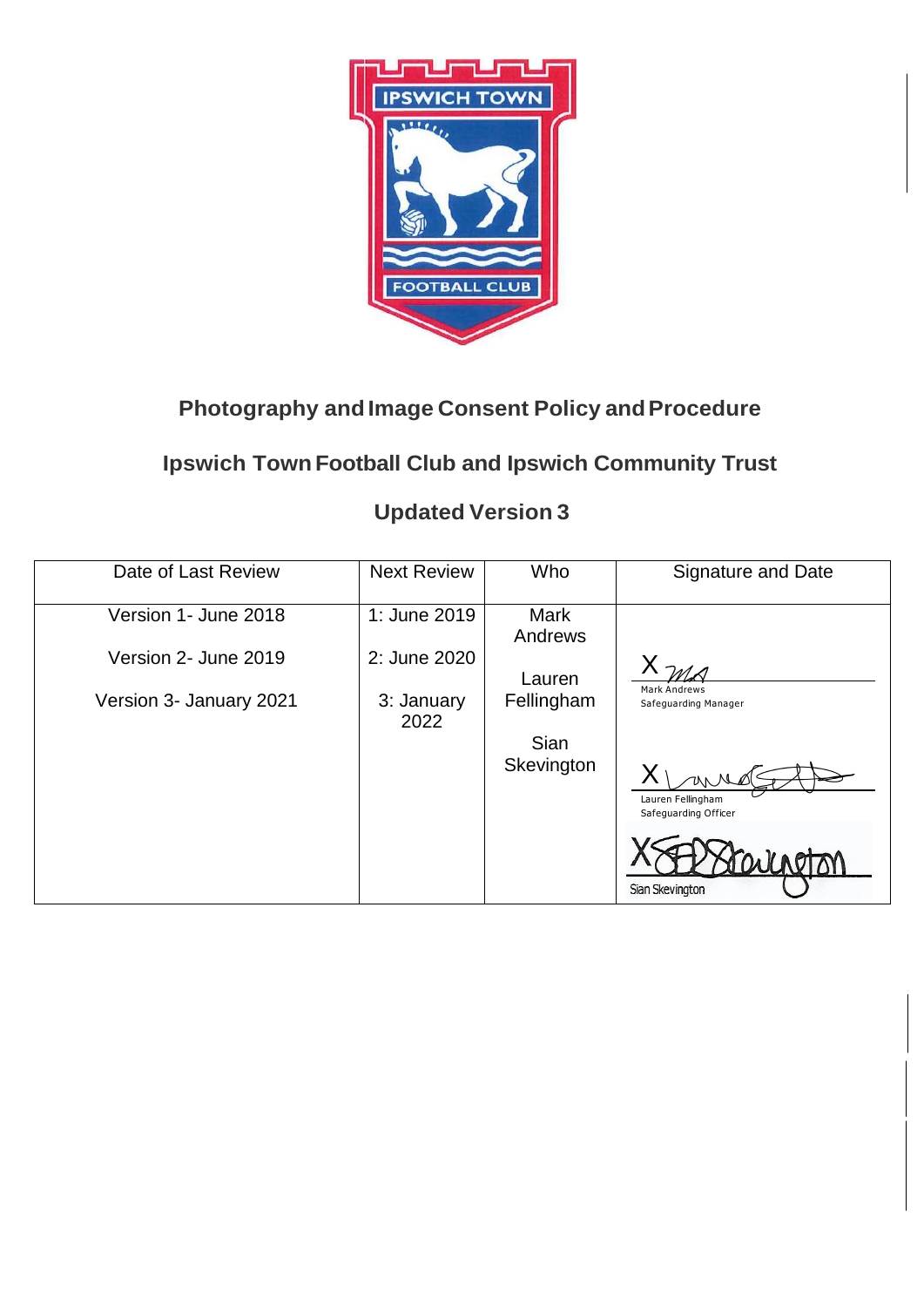## **Photography & Digital Images Policy**

There is evidence that some people have used sporting events as an opportunity to take inappropriate photographs or film footage of young and disabled\_peoplein vulnerable positions. It is advisable that all staff/volunteers be vigilant, with any concerns to be reported to the ITFC Safeguarding Manager/Safeguarding Officers.

Ipswich Town and Ipswich Town Community Trustutilizes designated photographers to recordactivities andeventswithinthe club.Writtenparentalconsentmustbeobtainedbefore anychildor.youngpersonpartaking inIpswichTown events andactivities are photographed, filmedortheirimage is captured using anydevice. (See Mascot/ Fly the Flag Consent Forms)

The exception to this, when written parental consent will not apply, is when the child enters solely as a spectator at Portman Road (Including all locations owned, occupied or utilised by the club), at which time the terms and conditions of entry advise that by a parenUcarer allowing theirchild toentertheground they thereby provide consent forthat child's Image to be captured/used bytheclub.This is inline withexisting clubandEFLGround Regulations 24 and 26. (See EFL Ground Regulations 2018/2019)

Anyobservers toanITFC or Ipswich Town Community Trust event or activity involving children under 18yearswillbeasked nottophotograph orfilm without having firstly obtained the consent of Ipswich Town and Ipswich Town Community Trust. To be given such consent Ipswich Town and Ipswich Town Community Trust must be provided with the following:

o Written parental consent of all children involved in theactivity.

o A written confirmation of the purpose of the images, how the images may be used (e.g. on a school's website, personal/family use etc.), who the Images may be shared with and confirmation of any personal details.

Ipswich Town and Ipswich Town Community Trust has introduced this policy in line with guidance from the FA, to avoid the following:

- o Theinappropriate use, adaptation or copying ofimages foruse onchildabuse websites on the internet (often incorrectly referred to as pornography sites)
- o The identification of children when a photograph is accompanied by significant personal information that willassist a thirdpartyin identifying thechild.This can lead, and has led, to children being 'groomed.'
- o The identificationandlocatingofchildrenininappropriatecircumstances which include: where a child has been removed from his/her family for their own safety;
	- (i) where restrictions oncontact withoneparent following aparental